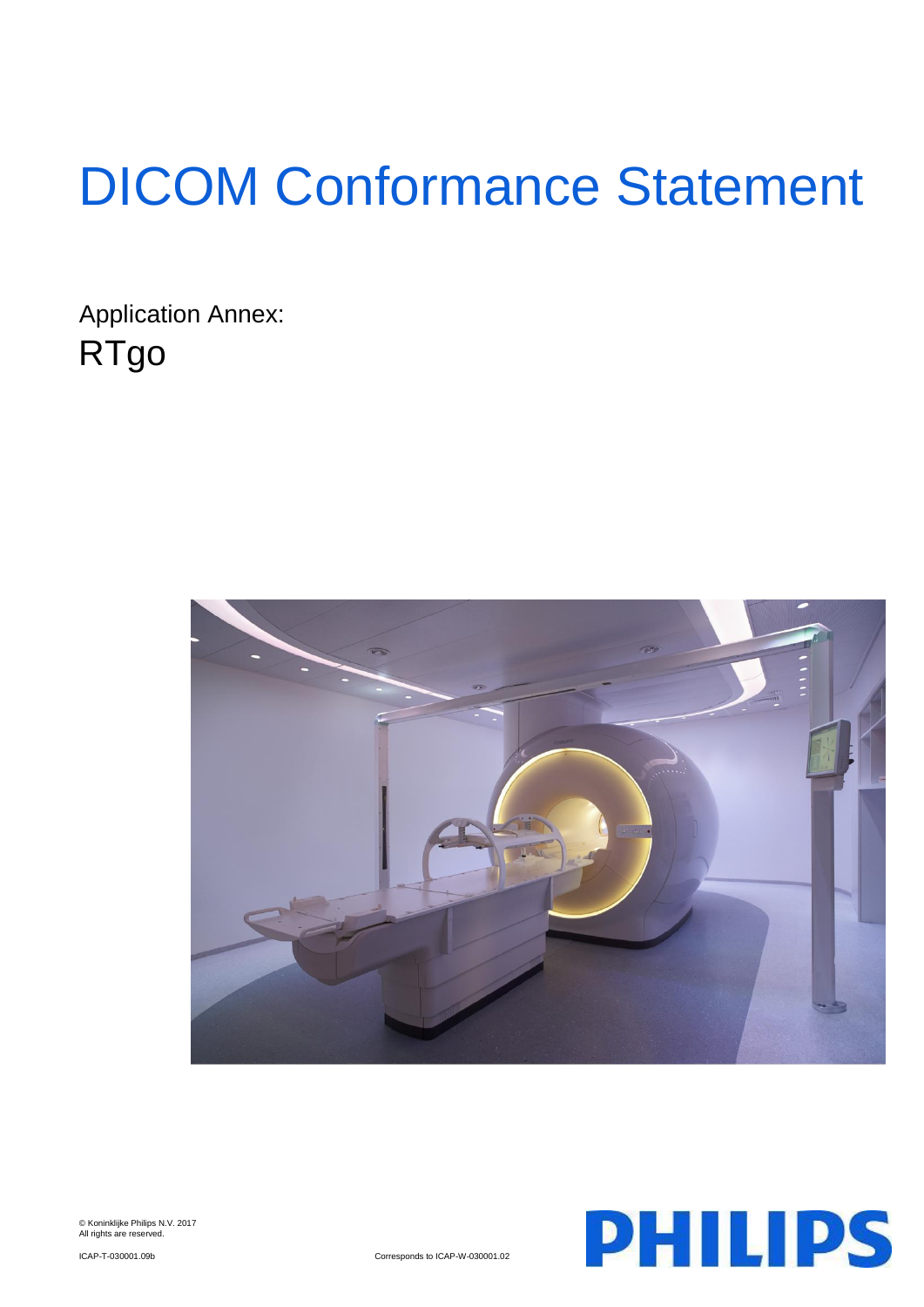**Issued by:** Philips Medical Systems Netherlands BV, a Philips Healthcare company,

P.O. Box 10.000 5680 DA Best The Netherlands

Email: [dicom@philips.com](mailto:dicom@philips.com) Internet[: www.philips.com/dicom](http://www.philips.com/dicom)

Document Number: ICAP-PF.0028233 Date: 12-Apr-2017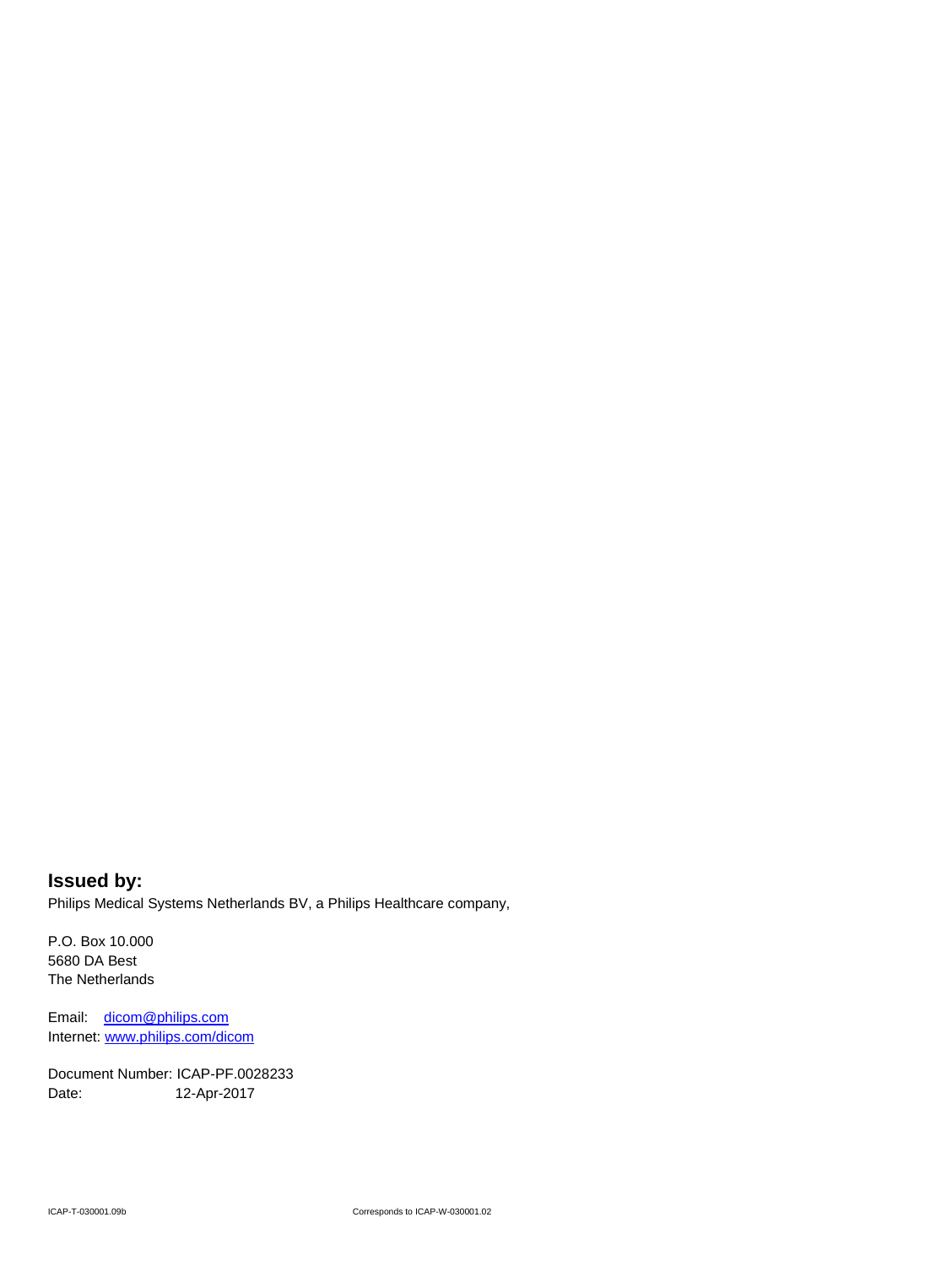# **Table of Contents**

| 1.1.     |         |  |
|----------|---------|--|
| 1.2.     |         |  |
| 2.       |         |  |
|          |         |  |
|          |         |  |
|          |         |  |
|          | 2.1.2.1 |  |
| 2.1.2.2  |         |  |
| 2.1.2.3. |         |  |
|          |         |  |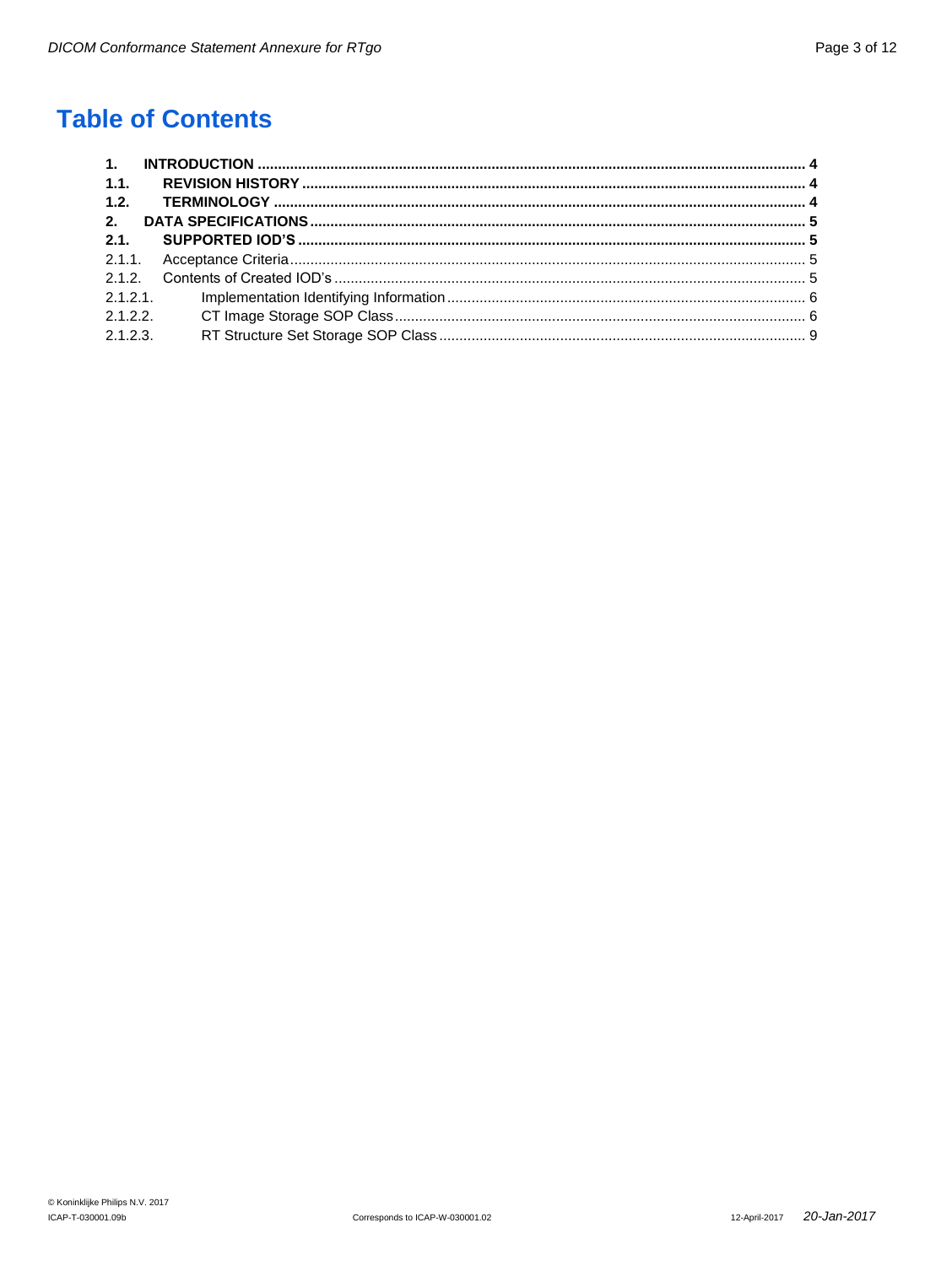# <span id="page-3-0"></span>**1. Introduction**

This DICOM Conformance Statement annex is applicable to the RTgo plug-in that can be installed on top of MR software.

MR RT Plugin SW is interfaced with MR SW. This Plugin will include the MRCAT feature (previously this was part of MR SW) and new features for MR RT product, AutoContouring and Sim-to-treat SW options. The MRCAT images are transferred as CT objects and autocontouring is transferred as DICOM RT structures. This data is used by treatment planning systems.

The plug-in enables following applications,

- MR-only sim
	- o MR images can be processed into CT-like MRCAT (MR for Calculating Attenuation) images, to provide the information that is needed for assigning Hounsfield units to various tissue types, facilitating MR-only treatment planning for radiation therapy
	- o Images can be exported as CT images
- Auto-Contouring
	- o A set of anatomical structures can be automatically generated based on MR images.
	- o Contours can be exported as RT structure sets

# <span id="page-3-1"></span>**1.1. Revision History**

The revision history below provides dates and differences among individual document versions.

#### **Table 1: Revision History**

| <b>Document Version</b> | <b>Status</b><br>Date of Issue |            | <b>Description</b> |  |  |
|-------------------------|--------------------------------|------------|--------------------|--|--|
| 00                      | 12-April-2017                  | Authorized | Final version.     |  |  |

# <span id="page-3-2"></span>**1.2. Terminology**

| <b>DICOM</b> | Digital Imaging and Communications in Medicine |
|--------------|------------------------------------------------|
| <b>IOD</b>   | Information Object Definition                  |
| UID          | Unique Identifier                              |
| VR.          | Value Representation                           |
| RT           | Radio Therapy                                  |
|              |                                                |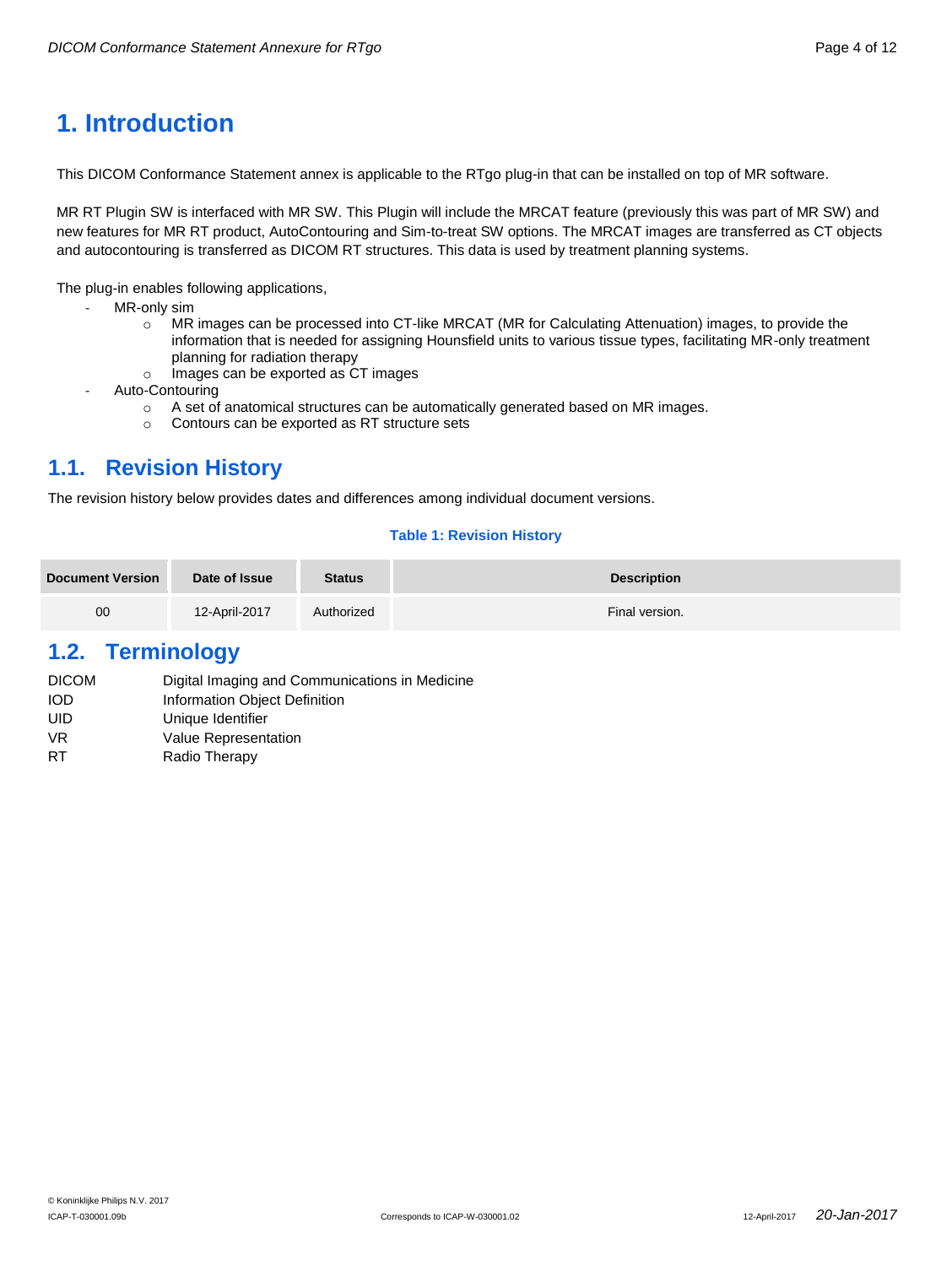# <span id="page-4-0"></span>**2. Data Specifications**

# <span id="page-4-1"></span>**2.1. Supported IOD's**

This section specifies each IOD accepted and / or created by RTgo.

| <b>ACCEPTED</b> | The applicable IOD is accepted for storage in the repository of the hosting platform and supported for import in RTgo |
|-----------------|-----------------------------------------------------------------------------------------------------------------------|
|                 | for viewing and analysis.                                                                                             |
| CREATED         | The RTgo supports generation of derived data by using the applicable IOD and is able to store this data in the        |

repository of the hosting platform.

#### **Table 2: Supported IOD's**

| <b>IOD</b>                         | <b>Support</b>                |                 |                |
|------------------------------------|-------------------------------|-----------------|----------------|
| <b>Name</b>                        | <b>UID</b>                    | <b>ACCEPTED</b> | <b>CREATED</b> |
| CT Image Storage SOP Class         | 1.2.840.10008.5.1.4.1.1.2     | No              | Yes            |
| RT Structure Set Storage SOP Class | 1.2.840.10008.5.1.4.1.1.481.3 | No              | Yes            |

# <span id="page-4-2"></span>**2.1.1. Acceptance Criteria**

RTgo doesn't accept RT Structure from other system.

#### **Table 3: Created transfer syntaxes per IOD**

| <b>IOD</b>                         |                               | <b>Transfer Syntax</b>                                                                  |                                                                 |  |
|------------------------------------|-------------------------------|-----------------------------------------------------------------------------------------|-----------------------------------------------------------------|--|
| <b>Name</b>                        | <b>UID</b>                    | <b>Name</b>                                                                             | <b>UID</b>                                                      |  |
| CT Image Storage SOP Class         | 1.2.840.10008.5.1.4.1.1.2     | <b>Explicit VR Little Endian</b><br>Implicit VR Little Endian<br>Explicit VR Big Endian | 1.2.840.10008.1.2.1<br>1.2.840.10008.1.2<br>1.2.840.10008.1.2.2 |  |
| RT Structure Set Storage SOP Class | 1.2.840.10008.5.1.4.1.1.481.3 | Explicit VR Little Endian<br>Implicit VR Little Endian<br>Explicit VR Big Endian        | 1.2.840.10008.1.2.1<br>1.2.840.10008.1.2<br>1.2.840.10008.1.2.2 |  |

# <span id="page-4-3"></span>**2.1.2. Contents of Created IOD's**

This section specifies the IOD created by this application and specifies the content for each IOD (including private IODs). For each attribute in the IOD the following information is supplied:

- Attribute name
- Tag
- VR Value representation
- Value specifies possible values
- Presence of value specifies if attribute is always present or only under specific conditions
- Source of value specifies the source of the value
- Comment gives additional information on the attribute

Abbreviations used in the IOD tables for the column "Presence of Module" are:

- ALWAYS The module is always present.
- CONDITIONAL The module is used under specified condition.

Abbreviations used in the Module table for the column "Presence of Value" are:

ALWAYS The attribute is always present with a value

EMPTY The attribute is always present without any value (attribute sent zero length)

- VNAP The attribute is always present and its Value is Not Always Present
- (attribute sent zero length if no value is present)
- ANAP The attribute is present under specified condition if present then it will always have a value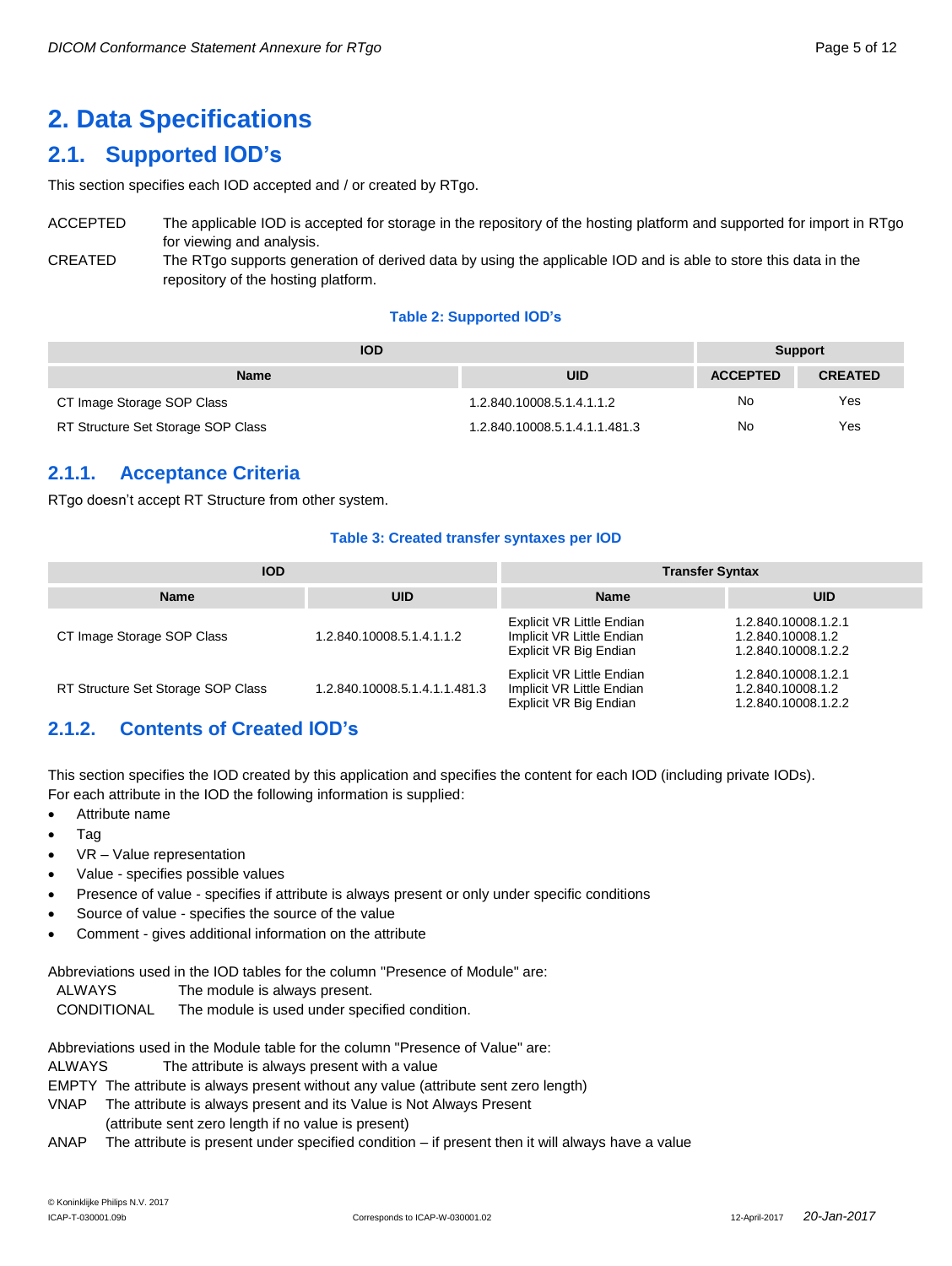The abbreviations used in the Module table for the column "Source" are:

- AUTO The attribute value is generated automatically
- CONFIG The attribute value source is a configurable parameter
- COPY The attribute value source is another SOP instance
- FIXED The attribute value is hard-coded in the application
- IMPLICIT The attribute value source is a user-implicit setting
- MPPS The attribute value is the same as that use for Modality Performed Procedure Step
- MWL The attribute value source is a Modality Worklist
- USER The attribute value source is explicit user input

#### <span id="page-5-0"></span>**2.1.2.1. Implementation Identifying Information**

The value supplied for Implementation Class UID and version name are specified in table 4.

#### **Table 4: DICOM Implementation Class and Version for Created Instances**

| Implementation Class UID    | 1.3.46.670589.54.2.16.4 |
|-----------------------------|-------------------------|
| Implementation Version Name | 16.4.0.0                |

Note: The Implementation Class and Implementation Version for RTgo Plug-in DICOM export refers to different DICOM library and are therefore has different identification compared to the standard system.

#### **Table 5: List of created SOP Classes**

| <b>SOP Class Name</b>              | <b>SOP Class UID</b>          |
|------------------------------------|-------------------------------|
| CT Image Storage                   | 1.2.840.10008.5.1.4.1.1.2     |
| RT Structure Set Storage SOP Class | 1.2.840.10008.5.1.4.1.1.481.3 |

#### <span id="page-5-1"></span>**2.1.2.2. CT Image Storage SOP Class**

#### **Table 6: IOD of Created CT Image Storage SOP Class Instances**

| <b>Information Entity</b> | <b>Module</b>                                | <b>Presence Of Module</b> |
|---------------------------|----------------------------------------------|---------------------------|
| Patient                   | <b>Patient Module</b>                        | <b>ALWAYS</b>             |
| Study                     | <b>General Study Module</b>                  | <b>ALWAYS</b>             |
| Study                     | Patient Study Module                         | <b>CONDITIONAL</b>        |
| <b>Series</b>             | <b>General Series Module</b>                 | <b>ALWAYS</b>             |
| Frame of Reference        | Frame of Reference Module                    | <b>ALWAYS</b>             |
| Equipment                 | <b>General Equipment Module</b>              | <b>ALWAYS</b>             |
| Image                     | General Image Module                         | <b>ALWAYS</b>             |
| Image                     | Image Plane Module                           | <b>ALWAYS</b>             |
| Image                     | Image Pixel Module                           | <b>ALWAYS</b>             |
| Image                     | CT Image Module                              | <b>ALWAYS</b>             |
| Image                     | <b>VOI LUT Module</b>                        | <b>ALWAYS</b>             |
| Image                     | SOP Common Module                            | <b>ALWAYS</b>             |
|                           | <b>Extended DICOM and Private attributes</b> | <b>ALWAYS</b>             |

#### **Table 7: Patient Module**

| <b>Attribute Name</b> | Tag       | <b>VR</b> | Value | Presence of<br>Value | <b>Source</b> | Comment                  |
|-----------------------|-----------|-----------|-------|----------------------|---------------|--------------------------|
| Patient's Name        | 0010.0010 | <b>PN</b> |       | <b>ALWAYS</b>        | MWL, USER     | $\overline{\phantom{0}}$ |
| Patient ID            | 0010,0020 | LO.       |       | <b>ALWAYS</b>        | MWL, USER     | $\overline{\phantom{a}}$ |
| Patient's Birth Date  | 0010,0030 | DA        |       | <b>ALWAYS</b>        | MWL, USER     | $\overline{\phantom{0}}$ |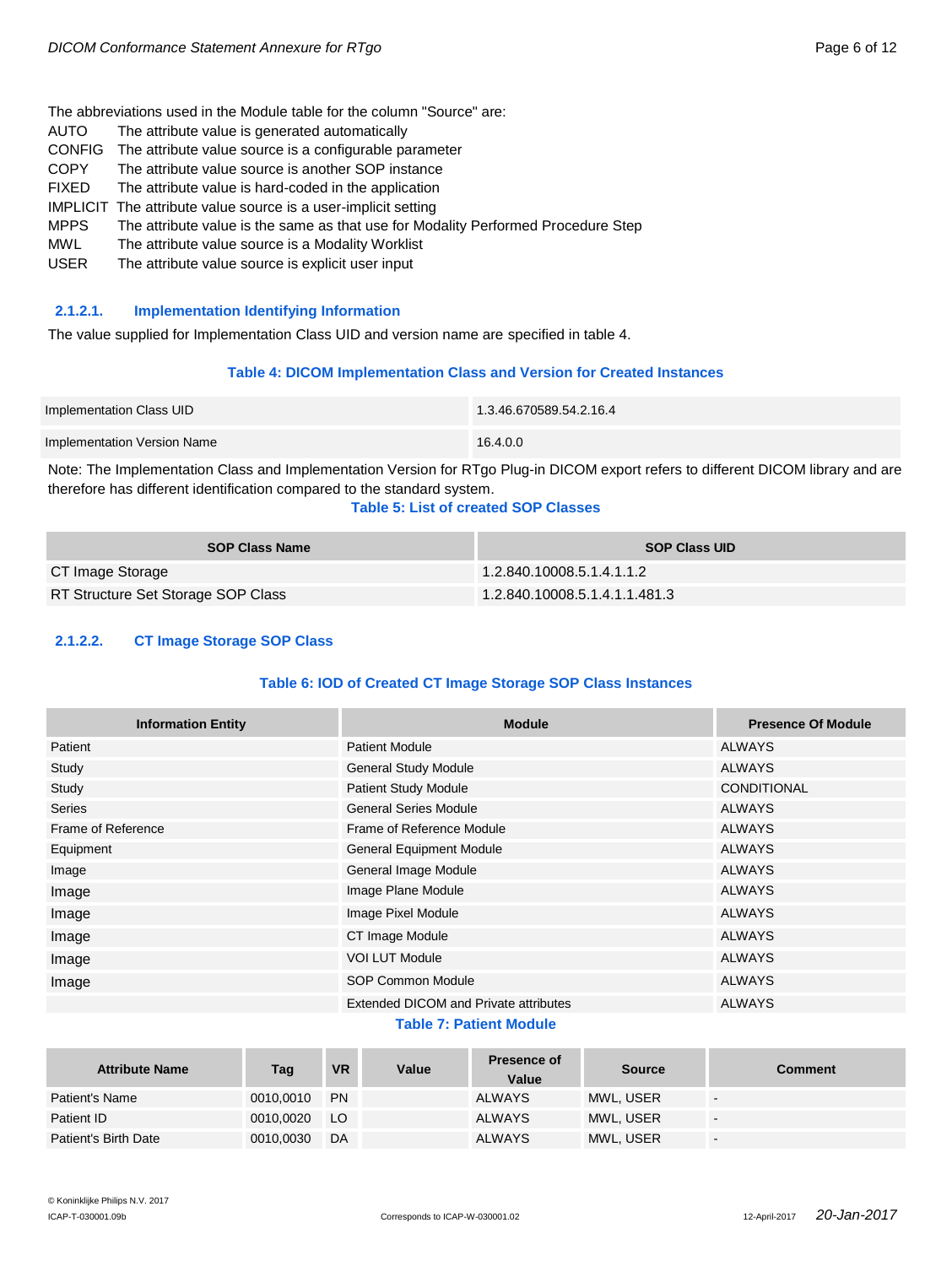| Patient's Sex            | 0010.0040 CS | <b>ALWAYS</b> | MWL. USER | $\overline{\phantom{a}}$ |
|--------------------------|--------------|---------------|-----------|--------------------------|
| <b>Other Patient IDs</b> | 0010.1000 LO | ANAP          | MWL, USER |                          |

## **Table 8: General Study Module**

| <b>Attribute Name</b>      | Taq       | <b>VR</b> | Value | Presence of<br>Value | <b>Source</b>   | <b>Comment</b>           |
|----------------------------|-----------|-----------|-------|----------------------|-----------------|--------------------------|
| <b>Study Date</b>          | 0008,0020 | DA        |       | <b>ALWAYS</b>        | AUTO, MWL       | $\overline{a}$           |
| <b>Study Time</b>          | 0008,0030 | <b>TM</b> |       | <b>ALWAYS</b>        | AUTO, MWL       | $\blacksquare$           |
| <b>Accession Number</b>    | 0008,0050 | <b>SH</b> |       | <b>ALWAYS</b>        | AUTO, MWL, USER | $\blacksquare$           |
| Referring Physician's Name | 0008,0090 | <b>PN</b> |       | <b>VNAP</b>          | MWL, USER       | -                        |
| <b>Study Description</b>   | 0008,1030 | LO        |       | <b>VNAP</b>          | MWL, USER       | $\overline{\phantom{a}}$ |
| Study Instance UID         | 0020,000D | UI        |       | <b>ALWAYS</b>        | AUTO, MWL       | $\overline{a}$           |
| Study ID                   | 0020.0010 | <b>SH</b> |       | <b>ALWAYS</b>        | <b>AUTO</b>     | $\overline{\phantom{a}}$ |

#### **Table 9: Patient Study Module**

| <b>Attribute Name</b>   | Tag       | <b>VR</b> | Value | <b>Presence of</b><br>Value | <b>Source</b> | <b>Comment</b>           |
|-------------------------|-----------|-----------|-------|-----------------------------|---------------|--------------------------|
| Patient's Weight        | 0010,1030 | <b>DS</b> |       | <b>ALWAYS</b>               | MWL, USER     | $\overline{\phantom{a}}$ |
| Medical Alerts          | 0010,2000 | LO        |       | ANAP                        | MWL, USER     |                          |
| Allergies               | 0010.2110 | LO.       |       | <b>ANAP</b>                 | MWL, USER     |                          |
| <b>Pregnancy Status</b> | 0010,21C0 | US        |       | <b>ANAP</b>                 | MWL, USER     |                          |

# **Table 10: General Series Module**

| <b>Attribute Name</b>       | Tag       | <b>VR</b>     | Value     | <b>Presence of</b><br>Value | <b>Source</b> | <b>Comment</b>                         |
|-----------------------------|-----------|---------------|-----------|-----------------------------|---------------|----------------------------------------|
| Series Date                 | 0008.0021 | DA            |           | <b>ALWAYS</b>               | <b>AUTO</b>   | Copy from MRCAT mDixon<br>source scan. |
| Series Time                 | 0008,0031 | <b>TM</b>     |           | <b>ALWAYS</b>               | <b>AUTO</b>   | Copy from MRCAT mDixon<br>source scan. |
| Modality                    | 0008,0060 | CS.           | <b>CT</b> | <b>ALWAYS</b>               | <b>FIXED</b>  |                                        |
| Series Description          | 0008,103E | LO.           |           | ANAP                        | AUTO, USER    |                                        |
| Performing Physicians' Name | 0008,1050 | <b>PN</b>     |           | ANAP                        | AUTO, USER    |                                        |
| <b>Body Part Examined</b>   | 0018,0015 | <sub>CS</sub> |           | ANAP                        | <b>AUTO</b>   |                                        |
| Protocol Name               | 0018,1030 | LO            |           | <b>ALWAYS</b>               | <b>USER</b>   |                                        |
| <b>Patient Position</b>     | 0018,5100 | <sub>CS</sub> |           | <b>ALWAYS</b>               | <b>AUTO</b>   |                                        |
| Series Instance UID         | 0020,000E | UI            |           | <b>ALWAYS</b>               | <b>AUTO</b>   |                                        |
| Series Number               | 0020,0011 | <b>IS</b>     |           | <b>ALWAYS</b>               | <b>AUTO</b>   |                                        |
| Laterality                  | 0020.0060 | <b>CS</b>     |           | ANAP                        | <b>USER</b>   |                                        |

# **Table 11: Frame of Reference Module**

| <b>Attribute Name</b>               | Tag       | <b>VR</b> | Value | <b>Presence</b><br>of Value | <b>Source</b> | Comment     |
|-------------------------------------|-----------|-----------|-------|-----------------------------|---------------|-------------|
| Frame of Reference UID              | 0020.0052 | UI        |       | ALWAYS                      | AUTO          | $\sim$      |
| <b>Position Reference Indicator</b> | 0020.1040 | LO        |       | <b>EMPTY</b>                | <b>FIXED</b>  | $\,$ – $\,$ |

## **Table 12: General Equipment Module**

| <b>Attribute Name</b>         | Tag       | <b>VR</b> | Value | <b>Presence</b><br>of Value | <b>Source</b> | <b>Comment</b>            |
|-------------------------------|-----------|-----------|-------|-----------------------------|---------------|---------------------------|
| Manufacturer                  | 0008,0070 | - LO      |       | <b>ALWAYS</b>               | <b>FIXED</b>  |                           |
| <b>Institution Name</b>       | 0008.0080 | LO.       |       | <b>ALWAYS</b>               | <b>CONFIG</b> | Configured on the system. |
| <b>Institution Address</b>    | 0008.0081 | -ST       |       | ANAP                        |               |                           |
| <b>Station Name</b>           | 0008.1010 | -SH       |       | <b>ALWAYS</b>               | <b>CONFIG</b> | Same as the Host Name.    |
| Institutional Department Name | 0008,1040 | LO        |       | <b>ALWAYS</b>               | <b>CONFIG</b> | $\sim$                    |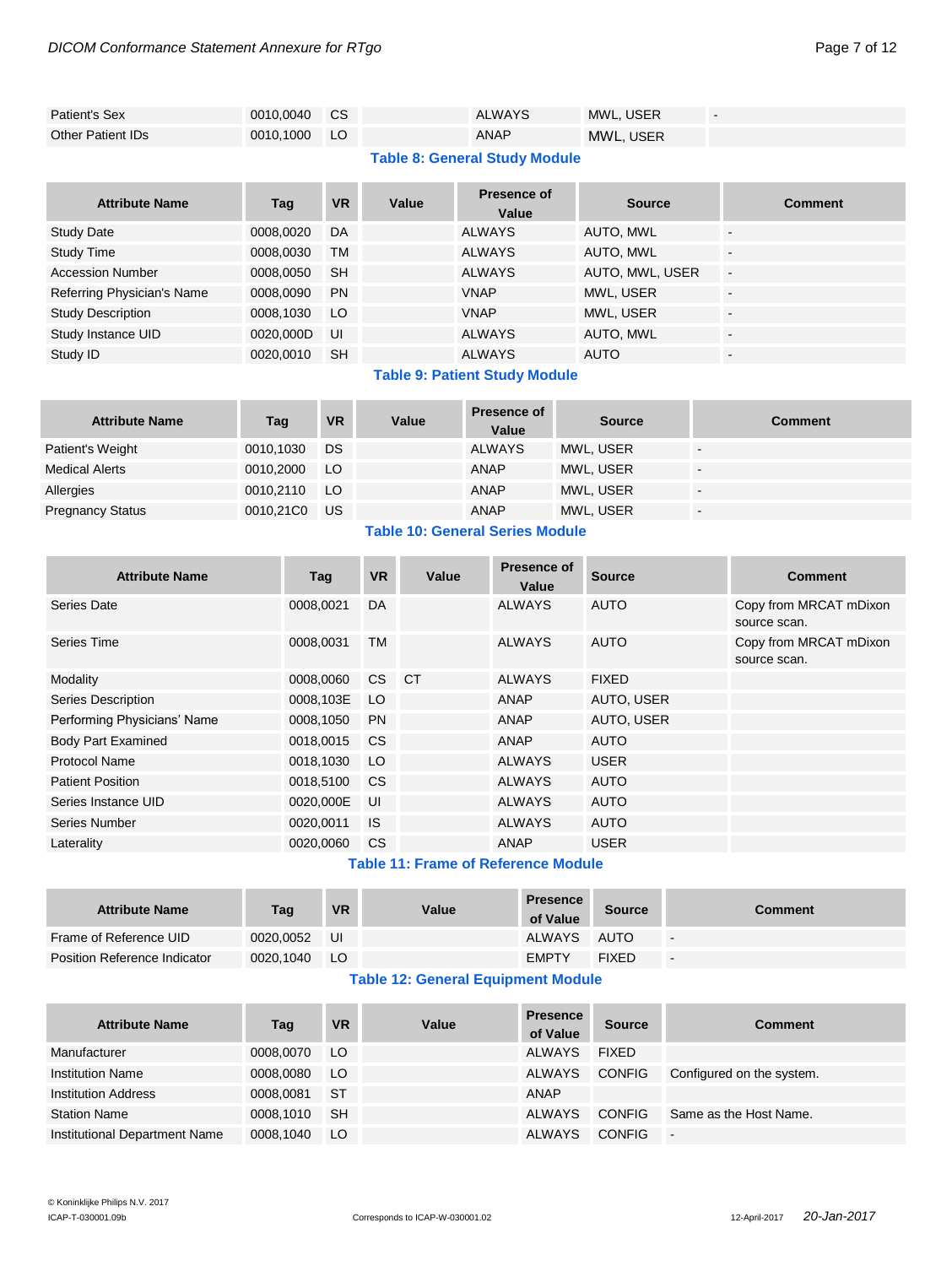| Manufacturer's Model Name | 0008.1090    | LO. | <b>ALWAYS</b> | FIXED                  |                                         |
|---------------------------|--------------|-----|---------------|------------------------|-----------------------------------------|
| Device Serial Number      | 0018.1000 LO |     | ALWAYS        | AUTO                   | System serial number.                   |
| Software Version(s)       | 0018.1020 LO |     | <b>ALWAYS</b> | AUTO or<br><b>COPY</b> | The release text of the original Image. |

#### **Table 13: General Image Module**

| <b>Attribute Name</b>     | Tag       | <b>VR</b>      | Value                                                                                | <b>Presence</b><br>of Value | <b>Source</b> | <b>Comment</b>               |
|---------------------------|-----------|----------------|--------------------------------------------------------------------------------------|-----------------------------|---------------|------------------------------|
| Image Type                | 0008,0008 | C <sub>S</sub> | <b>DERIVED\PRIM</b><br><b>ARY\REFORMA</b><br><b>TTED\REFORM</b><br>ATTED\DERIVE<br>D | ANAP                        | <b>AUTO</b>   | $\overline{\phantom{a}}$     |
| <b>Acquisition Date</b>   | 0008,0022 | DA             |                                                                                      | ANAP                        | <b>AUTO</b>   | $\blacksquare$               |
| <b>Content Date</b>       | 0008,0023 | DA             |                                                                                      | ANAP                        | <b>AUTO</b>   | $\Box$                       |
| <b>Acquisition Time</b>   | 0008,0032 | <b>TM</b>      |                                                                                      | ANAP                        | <b>AUTO</b>   | $\blacksquare$               |
| <b>Content Time</b>       | 0008,0033 | TM             |                                                                                      | ANAP                        | <b>AUTO</b>   | $\qquad \qquad \blacksquare$ |
| <b>Acquisition Number</b> | 0020,0012 | <b>IS</b>      |                                                                                      | ANAP                        | <b>AUTO</b>   |                              |
| <b>Instance Number</b>    | 0020.0013 | <b>IS</b>      |                                                                                      | <b>VNAP</b>                 | <b>AUTO</b>   |                              |

#### **Table 14: Image Plane Module**

| <b>Attribute Name</b>       | Tag       | <b>VR</b> | Value | <b>Presence of</b><br>Value | <b>Source</b> | <b>Comment</b>           |
|-----------------------------|-----------|-----------|-------|-----------------------------|---------------|--------------------------|
| <b>Slice Thickness</b>      | 0018,0050 | DS        |       | <b>VNAP</b>                 | <b>AUTO</b>   | $\overline{\phantom{a}}$ |
| Image Position (Patient)    | 0020,0032 | DS        |       | <b>ALWAYS</b>               | <b>AUTO</b>   | $\sim$                   |
| Image Orientation (Patient) | 0020,0037 | DS        |       | <b>ALWAYS</b>               | <b>AUTO</b>   | $\overline{\phantom{a}}$ |
| Pixel Spacing               | 0028,0030 | DS        |       | <b>ALWAYS</b>               | AUTO          | $\overline{\phantom{a}}$ |

#### **Table 15: Image Pixel Module**

| <b>Attribute Name</b>       | Tag       | <b>VR</b> | Value        | <b>Presence</b><br>of Value | <b>Source</b>   | <b>Comment</b> |
|-----------------------------|-----------|-----------|--------------|-----------------------------|-----------------|----------------|
| Samples per Pixel           | 0028,0002 | <b>US</b> |              | <b>ALWAYS</b>               | <b>FIXED</b>    |                |
| Photometric Interpretation  | 0028,0004 | <b>CS</b> |              | <b>ALWAYS</b>               | <b>FIXED</b>    |                |
| <b>Rows</b>                 | 0028,0010 | <b>US</b> |              | <b>ALWAYS</b>               | <b>IMPLICIT</b> |                |
| Columns                     | 0028,0011 | US        |              | <b>ALWAYS</b>               | <b>IMPLICIT</b> |                |
| <b>Bits Allocated</b>       | 0028,0100 | <b>US</b> | 16           | <b>ALWAYS</b>               | <b>FIXED</b>    |                |
| <b>Bits Stored</b>          | 0028,0101 | <b>US</b> | 12           | <b>ALWAYS</b>               | <b>IMPLICIT</b> |                |
| High Bit                    | 0028,0102 | <b>US</b> | 11           | <b>ALWAYS</b>               | <b>IMPLICIT</b> |                |
| <b>Pixel Representation</b> | 0028.0103 | <b>US</b> | $\mathbf{0}$ | <b>ALWAYS</b>               | <b>IMPLICIT</b> |                |
| Pixel Data                  | 7FE0,0010 | OB or OW  |              | <b>ANAP</b>                 | <b>IMPLICIT</b> |                |

#### **Table 16: CT Image Module**

| <b>Attribute Name</b> | Tag       | <b>VR</b> | Value                                                                                                                 | <b>Presence</b><br>of Value | <b>Source</b> | <b>Comment</b>                  |
|-----------------------|-----------|-----------|-----------------------------------------------------------------------------------------------------------------------|-----------------------------|---------------|---------------------------------|
| Image Type            | 0008,0008 | CS.       | <b>DERIVE</b><br><b>D\PRIMA</b><br><b>RYNREF</b><br><b>ORMATT</b><br>ED\REF<br><b>ORMATT</b><br>ED\DERI<br><b>VED</b> | ALWAYS                      | AUTO          |                                 |
| <b>KVP</b>            | 0018,0060 | DS.       | $\overline{0}$                                                                                                        | <b>VNAP</b>                 | <b>FIXED</b>  | Derived from MR image so no KVP |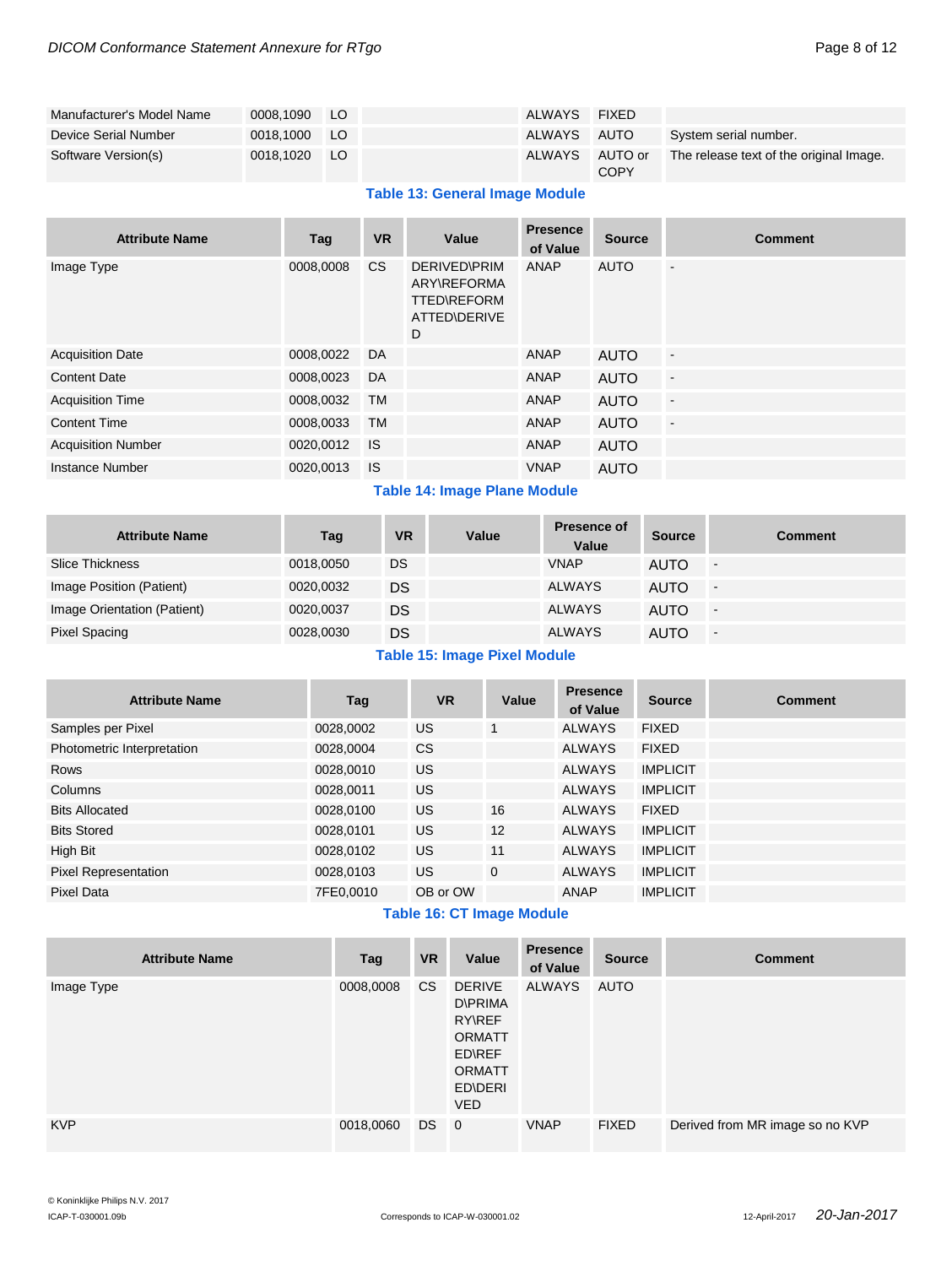#### *DICOM Conformance Statement Annexure for RTgo* extending the state of the page 9 of 12

| <b>Acquisition Number</b>  | 0020,0012 | <b>IS</b>     |                                    | <b>VNAP</b>   | <b>AUTO</b>  |
|----------------------------|-----------|---------------|------------------------------------|---------------|--------------|
| Samples per Pixel          | 0028,0002 | US            |                                    | <b>ALWAYS</b> | <b>AUTO</b>  |
| Photometric Interpretation | 0028,0004 | <sub>CS</sub> | <b>MONOC</b><br>HROME <sub>2</sub> | ALWAYS        | AUTO         |
| <b>Bits Allocated</b>      | 0028,0100 | US            |                                    | ALWAYS        | AUTO         |
| <b>Bits Stored</b>         | 0028,0101 | US            |                                    | ALWAYS        | AUTO         |
| High Bit                   | 0028,0102 | US            |                                    | ALWAYS        | AUTO         |
| Rescale Intercept          | 0028,1052 | <b>DS</b>     |                                    | ALWAYS        | <b>AUTO</b>  |
| <b>Rescale Slope</b>       | 0028,1053 | DS.           | $\blacksquare$                     | ALWAYS        | <b>AUTO</b>  |
| Rescale Type               | 0028,1054 | LO.           | HU                                 | ANAP          | <b>FIXED</b> |
|                            |           |               | アンレイン オファ いんいし しげき あんこうしょう         |               |              |

#### **Table 17: VOI LUT Module**

| <b>Attribute Name</b> | Tag       | <b>VR</b> | Value | <b>Presence</b><br>of Value | <b>Source</b> | Comment |
|-----------------------|-----------|-----------|-------|-----------------------------|---------------|---------|
| <b>Window Center</b>  | 0028.1050 | DS        |       | ANAP                        | <b>AUTO</b>   |         |
| Window Width          | 0028,1051 | DS        |       | ANAP                        | <b>AUTO</b>   |         |

## **Table 18: SOP Common Module**

| <b>Attribute Name</b>  | Tag       | <b>VR</b> | Value | <b>Presence</b><br>of Value | <b>Source</b> | <b>Comment</b> |
|------------------------|-----------|-----------|-------|-----------------------------|---------------|----------------|
| Specific Character Set | 0008.0005 | <b>CS</b> |       | ANAP                        | <b>AUTO</b>   |                |
| Instance Creation Date | 0008.0012 | DA        |       | ANAP                        | <b>AUTO</b>   |                |
| Instance Creation Time | 0008,0013 | <b>TM</b> |       | ANAP                        | <b>AUTO</b>   |                |
| SOP Class UID          | 0008.0016 | UI        |       | ALWAYS                      | AUTO          |                |
| SOP Instance UID       | 0008,0018 | UI        |       | ALWAYS                      | AUTO          |                |
| Instance Number        | 0020.0013 | <b>IS</b> |       | ANAP                        | <b>AUTO</b>   |                |

#### **Table 19: Private Tags**

| <b>Attribute Name</b>      | Tag       | <b>VR</b> | Value                     | <b>Presence</b><br>of Value | <b>Source</b> | <b>Comment</b>                                              |
|----------------------------|-----------|-----------|---------------------------|-----------------------------|---------------|-------------------------------------------------------------|
| Private Creator Group 2005 | 2005.0010 | LO.       | Philips MR Imaging DD 006 | <b>ANAP</b>                 | <b>AUTO</b>   |                                                             |
| RT blob data               | 2005.1588 | LO        |                           | ANAP                        | <b>AUTO</b>   |                                                             |
| <b>RT Generated Series</b> | 2005.1589 | LO.       |                           | ANAP                        | <b>AUTO</b>   | This is a string identifying the<br>version of the plug-in. |

#### <span id="page-8-0"></span>**2.1.2.3. RT Structure Set Storage SOP Class**

#### **Table 20: IOD of Created RT Structure Set Storage SOP Class Instances**

| <b>Information Entity</b> | <b>Module</b>                                | <b>Presence Of Module</b> |
|---------------------------|----------------------------------------------|---------------------------|
| Patient                   | Patient                                      | <b>ALWAYS</b>             |
| Study                     | <b>General Study</b>                         | ALWAYS                    |
| Study                     | <b>Patient Study</b>                         | <b>ALWAYS</b>             |
| Series                    | <b>RT</b> Series                             | <b>ALWAYS</b>             |
| Equipment                 | General Equipment                            | <b>ALWAYS</b>             |
| <b>Structure Set</b>      | <b>Structure Set</b>                         | <b>ALWAYS</b>             |
| <b>Structure Set</b>      | <b>ROI Contour</b>                           | <b>ALWAYS</b>             |
| <b>Structure Set</b>      | <b>RT ROI Observations</b>                   | <b>ALWAYS</b>             |
| <b>Structure Set</b>      | SOP Common                                   | <b>ALWAYS</b>             |
|                           | <b>Extended DICOM and Private attributes</b> | <b>CONDITIONAL</b>        |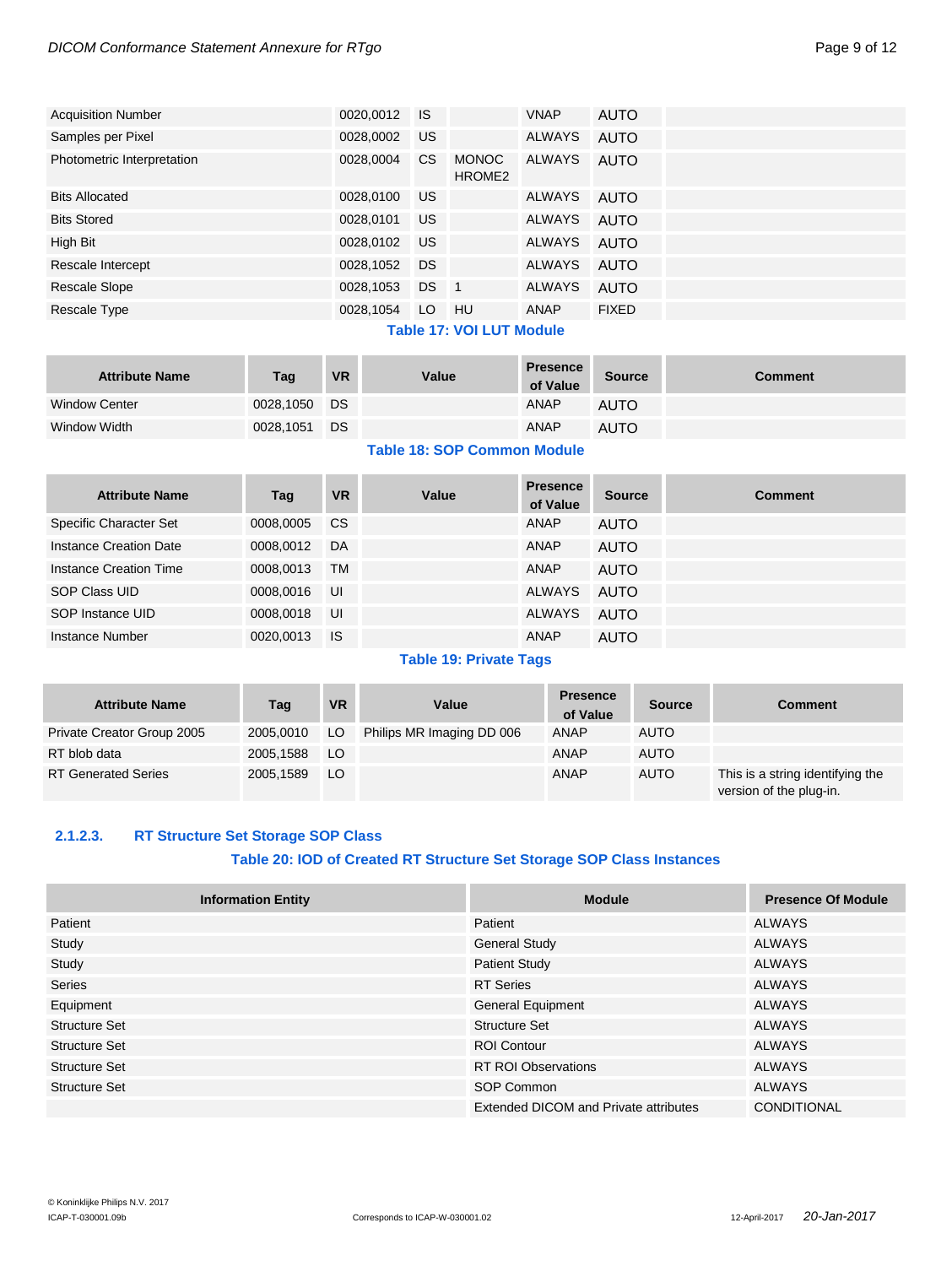#### **Table 21: Patient Module**

| <b>Attribute Name</b>    | Tag       | <b>VR</b>     | Value | <b>Presence</b><br>of Value | <b>Source</b> | <b>Comment</b> |
|--------------------------|-----------|---------------|-------|-----------------------------|---------------|----------------|
| Patient's Name           | 0010.0010 | <b>PN</b>     |       | ALWAYS                      | MWL. USER     |                |
| Patient ID               | 0010.0020 | LO            |       | ALWAYS                      | MWL. USER     |                |
| Patient's Birth Date     | 0010.0030 | DA            |       | ALWAYS                      | MWL. USER     |                |
| Patient's Sex            | 0010,0040 | <sub>CS</sub> |       | <b>ALWAYS</b>               | MWL. USER     |                |
| <b>Other Patient IDs</b> | 0010,1000 | LO            |       | <b>VNAP</b>                 | MWL, USER     |                |

#### **Table 22: General Study Module**

| <b>Attribute Name</b>      | Taq       | <b>VR</b> | Value | <b>Presence</b><br>of Value | <b>Source</b>             | <b>Comment</b> |
|----------------------------|-----------|-----------|-------|-----------------------------|---------------------------|----------------|
| <b>Study Date</b>          | 0008,0020 | DA        |       | ALWAYS                      | AUTO, MWL                 |                |
| Study Time                 | 0008,0030 | <b>TM</b> |       | <b>ALWAYS</b>               | <b>MWL</b>                |                |
| <b>Accession Number</b>    | 0008,0050 | <b>SH</b> |       | <b>ALWAYS</b>               | AUTO, MWL,<br><b>USER</b> |                |
| Referring Physician's Name | 0008,0090 | <b>PN</b> |       | <b>VNAP</b>                 | MWL, USER                 |                |
| <b>Study Description</b>   | 0008,1030 | LO.       |       | <b>VNAP</b>                 | MWL, USER                 |                |
| Study Instance UID         | 0020,000D | UI        |       | ALWAYS                      | AUTO, MWL                 |                |
| Study ID                   | 0020.0010 | <b>SH</b> |       | ALWAYS                      | AUTO                      |                |

# **Table 23: Patient Study Module**

| <b>Attribute Name</b>   | Tag          | <b>VR</b> | Value | <b>Presence</b><br>of Value | <b>Source</b> | <b>Comment</b>           |
|-------------------------|--------------|-----------|-------|-----------------------------|---------------|--------------------------|
| Patient's Weight        | 0010,1030    | DS        |       | <b>ALWAYS</b>               | MWL. USER     |                          |
| <b>Medical Alerts</b>   | 0010,2000    | <b>LO</b> |       | <b>ANAP</b>                 | MWL. USER     | $\overline{\phantom{a}}$ |
| Allergies               | 0010,2110    | <b>LO</b> |       | <b>ANAP</b>                 | MWL. USER     | $\overline{\phantom{a}}$ |
| <b>Pregnancy Status</b> | 0010,21C0 US |           |       | <b>ANAP</b>                 | MWL, USER     | $\overline{\phantom{a}}$ |

# **Table 24: RT Series Module**

| <b>Attribute Name</b> | Tag          | <b>VR</b>     | Value           | <b>Presence</b><br>of Value | <b>Source</b> | <b>Comment</b>                    |
|-----------------------|--------------|---------------|-----------------|-----------------------------|---------------|-----------------------------------|
| Modality              | 0008.0060    | <sub>CS</sub> | <b>RTSTRUCT</b> | ALWAYS                      | <b>FIXED</b>  | Applied value:<br><b>RTSTRUCT</b> |
| Series Description    | 0008,103E LO |               |                 | ANAP                        | AUTO, USER    |                                   |
| Series Instance UID   | 0020.000E    | - UI          |                 | ALWAYS                      | AUTO          |                                   |
| Series Number         | 0020.0011    | <b>IS</b>     |                 | <b>ALWAYS</b>               | AUTO          |                                   |
| Operator's Name       | 0008,1070    | <b>PN</b>     |                 | <b>EMPTY</b>                | <b>FIXED</b>  |                                   |

## **Table 25: General Equipment Module**

| <b>Attribute Name</b>         | Tag       | <b>VR</b> | Value | <b>Presence</b><br>of Value | Source        | <b>Comment</b>         |
|-------------------------------|-----------|-----------|-------|-----------------------------|---------------|------------------------|
| Manufacturer                  | 0008,0070 | LO.       |       | ALWAYS                      | <b>FIXED</b>  |                        |
| <b>Institution Name</b>       | 0008,0080 | LO.       |       | <b>ALWAYS</b>               | <b>CONFIG</b> |                        |
| <b>Institution Address</b>    | 0008,0081 | -ST       |       | ANAPCV                      | <b>CONFIG</b> |                        |
| <b>Station Name</b>           | 0008,1010 | -SH       |       | <b>ALWAYS</b>               | <b>CONFIG</b> | Same as the Host Name. |
| Institutional Department Name | 0008,1040 | LO.       |       | ALWAYS                      | <b>CONFIG</b> |                        |
| Manufacturer's Model Name     | 0008,1090 | LO.       |       | ALWAYS                      | <b>FIXED</b>  |                        |
| Device Serial Number          | 0018,1000 | LO        |       | <b>ALWAYS</b>               | <b>FIXED</b>  |                        |
| Software Version(s)           | 0018.1020 | LO.       |       | ALWAYS                      | <b>FIXED</b>  |                        |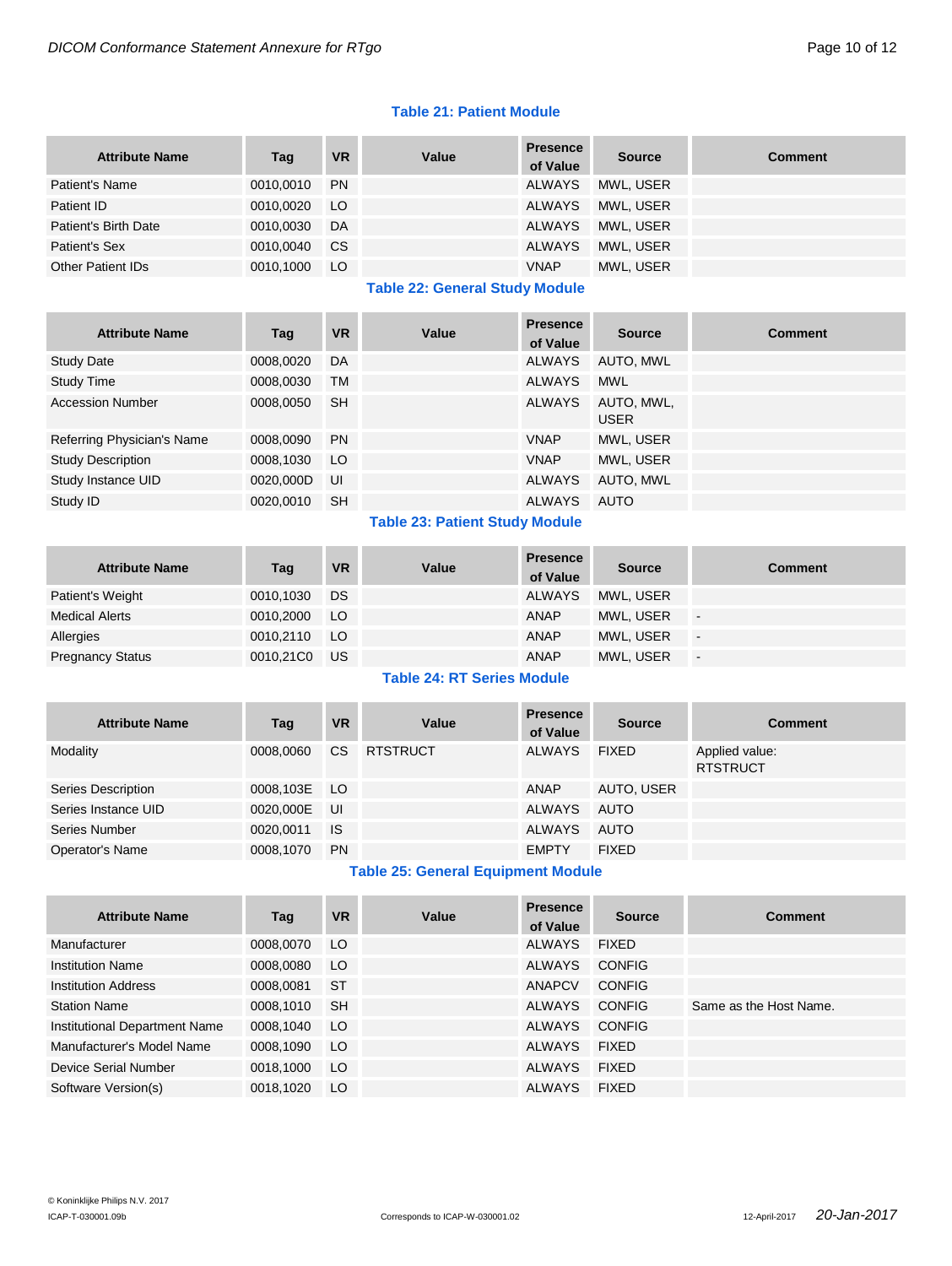|  |  | <b>Table 26: Frame of Reference Module</b> |  |
|--|--|--------------------------------------------|--|
|  |  |                                            |  |

| <b>Attribute Name</b>                     | Taq       | <b>VR</b> | Value                                                   | <b>Presence</b><br>of Value | <b>Source</b>       | <b>Comment</b>                              |
|-------------------------------------------|-----------|-----------|---------------------------------------------------------|-----------------------------|---------------------|---------------------------------------------|
| Frame Of Reference UID                    | 0020,0052 | UI        | 1.3.46.670589.11.0.5.0.4<br>952.2017013010032136<br>000 | <b>ALWAYS</b>               | <b>AUTO</b>         |                                             |
|                                           |           |           | <b>Table 27: Structure Set Module</b>                   |                             |                     |                                             |
| <b>Attribute Name</b>                     | Tag       | <b>VR</b> | Value                                                   | <b>Presence</b><br>of Value | <b>Source</b>       | <b>Comment</b>                              |
| <b>Structure Set Label</b>                | 3006,0002 | <b>SH</b> | <b>MR-RT</b>                                            | <b>ALWAYS</b>               | <b>FIXED</b>        |                                             |
| <b>Structure Set Name</b>                 | 3006,0004 | LO        | MR-RT                                                   | <b>ALWAYS</b>               | <b>FIXED</b>        |                                             |
| <b>Structure Set Description</b>          | 3006,0006 | <b>ST</b> | <b>MR-RT AutoContouring</b>                             | <b>ALWAYS</b>               | <b>FIXED</b>        |                                             |
| <b>Structure Set Date</b>                 | 3006,0008 | DA        |                                                         | <b>ALWAYS</b>               | <b>AUTO</b>         |                                             |
| <b>Structure Set Time</b>                 | 3006,0009 | <b>TM</b> |                                                         | <b>ALWAYS</b>               | <b>AUTO</b>         |                                             |
| Referenced Frame of Reference<br>Sequence | 3006,0010 | <b>SQ</b> |                                                         | <b>ALWAYS</b>               | <b>AUTO</b>         |                                             |
| >Frame of Reference UID                   | 0020,0052 | UI        |                                                         | <b>ALWAYS</b>               | <b>AUTO</b>         |                                             |
| >RT Referenced Study<br>Sequence          | 3006,0012 | SQ        |                                                         | <b>ALWAYS</b>               | AUTO.<br><b>MWL</b> |                                             |
| >>Referenced SOP Class UID                | 0008,1150 | UI        | 1.2.840.10008.5.1.4.1.1.<br>2                           | <b>ALWAYS</b>               | <b>AUTO</b>         | Applied value:<br>1.2.840.10008.5.1.4.1.1.2 |
| >>Referenced SOP Instance<br><b>UID</b>   | 0008,1155 | UI        |                                                         | <b>ALWAYS</b>               | <b>AUTO</b>         |                                             |
| >>RT Referenced Series<br>Sequence        | 3006,0014 | SQ        |                                                         | <b>ALWAYS</b>               | <b>AUTO</b>         |                                             |
| >>>Series Instance UID                    | 0020,000E | UI        |                                                         | <b>ALWAYS</b>               | <b>AUTO</b>         |                                             |
| >>>Contour Image Sequence                 | 3006,0016 | SQ        |                                                         | <b>ALWAYS</b>               | <b>AUTO</b>         |                                             |
| >>>>Referenced SOP Class<br>UID           | 0008,1150 | UI        |                                                         | <b>ALWAYS</b>               | <b>AUTO</b>         | Applied value:<br>1.2.840.10008.5.1.4.1.1.2 |
| >>>>Referenced SOP Instance<br><b>UID</b> | 0008,1155 | UI        |                                                         | <b>ALWAYS</b>               | <b>AUTO</b>         |                                             |
| <b>Structure Set ROI Sequence</b>         | 3006,0020 | SQ        |                                                         | <b>ALWAYS</b>               | <b>AUTO</b>         |                                             |
| >ROI Number                               | 3006,0022 | <b>IS</b> |                                                         | <b>ALWAYS</b>               | <b>AUTO</b>         |                                             |
| >Referenced Frame of<br>Reference UID     | 3006,0024 | UI        |                                                         | <b>ALWAYS</b>               | <b>AUTO</b>         |                                             |
| >ROI Name                                 | 3006,0026 | LO        |                                                         | <b>ALWAYS</b>               | <b>CONFIG</b>       |                                             |
| >ROI Generation Algorithm                 | 3006,0036 | CS        |                                                         | <b>ALWAYS</b>               | <b>FIXED</b>        | Applied value:<br><b>AUTOMATIC</b>          |

# **Table 23: ROI Contour Module**

| <b>Attribute Name</b>                    | Tag       | <b>VR</b> | Value | <b>Presence</b><br>of Value | <b>Source</b> | <b>Comment</b>                                                               |
|------------------------------------------|-----------|-----------|-------|-----------------------------|---------------|------------------------------------------------------------------------------|
| <b>ROI Contour Sequence</b>              | 3006,0039 | -SQ       |       | <b>ALWAYS</b>               | AUTO          |                                                                              |
| >ROI Display Color                       | 3006,002A | <b>IS</b> |       | <b>ALWAYS</b>               | <b>CONFIG</b> |                                                                              |
| >Contour Sequence                        | 3006.0040 | <b>SQ</b> |       | <b>VNAP</b>                 | AUTO          | Sequence may be empty or zero length<br>if ROI does not contain any contours |
| >>Contour Image Sequence                 | 3006,0016 | -SQ       |       | ANAP                        | <b>AUTO</b>   |                                                                              |
| >>>Referenced SOP Class UID              | 0008.1150 | UI        |       | ANAP                        | <b>AUTO</b>   | Applied value:<br>1.2.840.10008.5.1.4.1.1.2                                  |
| >>>Referenced SOP Instance<br><b>UID</b> | 0008.1155 | UI        |       | ANAP                        | AUTO          |                                                                              |
| >>Contour Geometric Type                 | 3006.0042 | <b>CS</b> |       | ANAP                        | AUTO          |                                                                              |
| >>Number of Contour Points               | 3006.0046 | <b>IS</b> |       | ANAP                        | AUTO          |                                                                              |